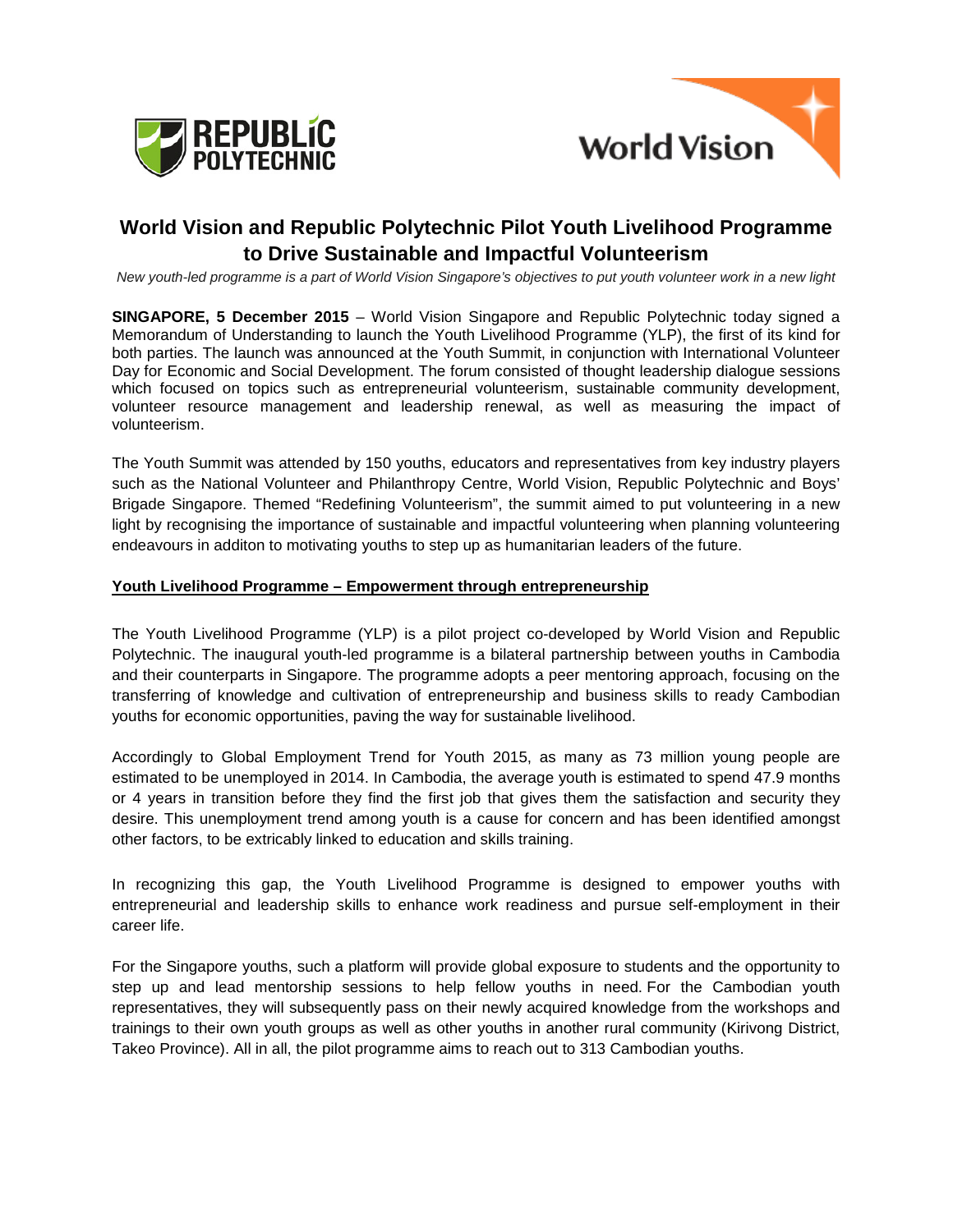



In April 2016, 24 Republic Polytechnic students from the Diploma in Social Enterprise Management under the Centre for Enterprise and Communication will make a trip to Ponhea Leu District, Kandal Province, Cambodia, accompanied by two lecturers. These students are currently being taught modules such as social enterprise creation, volunteer management, social innovation and creativity, finance as well as accounting.

Over a course of 10 days, 25 Cambodian youth representatives aged between 15-24 years old will undergo a series of workshops and trainings led by the Singapore students who will impart knowledge and skills on business and entrepreneurship, with the aim to equip these youths with financial literacy and business skills to develop business plans and proposals with the option to execute their ideas.

#### **Building Sustainability in Youth Outreach**

Beyond the trip, the Cambodian youth representatives will co-create business plans and proposals together with their respective youth groups and at the same time, the Singapore youths will continue to provide mentorship sessions through Skype over the next few weeks.

Through the domain knowledge of the Singapore youths combined with the local knowledge of the Cambodian youths, the co-created business proposals will be submitted for review. As an added motivation, the two teams with the best business plans will be given seed funding by World Vision to execute their ideas.

"World Vision Singapore has always been an active player in the local youth advocacy space and we continue to lead youth education programmes that instill the heart for humanitarian and nurture young leaders who champion these causes. Based on the World Vision Singapore study, 9 in 10 youths have the inclination to want to help others improve their lives and we see the potential in helping them translate their belief into related and impactful actions. Initiatives such as the Youth Livelihood Programme will involve more youths in deeper engagement and empower them to commit their time, knowledge and passion for a good cause for the long haul," said Ms Foo Pek Hong, CEO of World Vision Singapore.

"This collaboration with World Vision Singapore is a natural fit with Republic Polytechnic's Problem-based Learning curriculum, through which we encourage our students to be Problem-solvers of real-world issues. They will get to apply classroom concepts in social entrepreneurship and business to real communities, equipping them with the skills and knowledge required for sustainable livelihood. More importantly, these experiences from helping the regional communities will help our students build character and passion for serving the community, which is what the Diploma in Social Enterprise Management is about," said Mr Warren Wang, Director, Centre for Enterprise and Communication, Republic Polytechnic.

In the near future, World Vision hopes to replicate this programme to other parts of Cambodia. Pending the success of this pilot programme and its relevance, World Vision may consider reaching out to other countries.